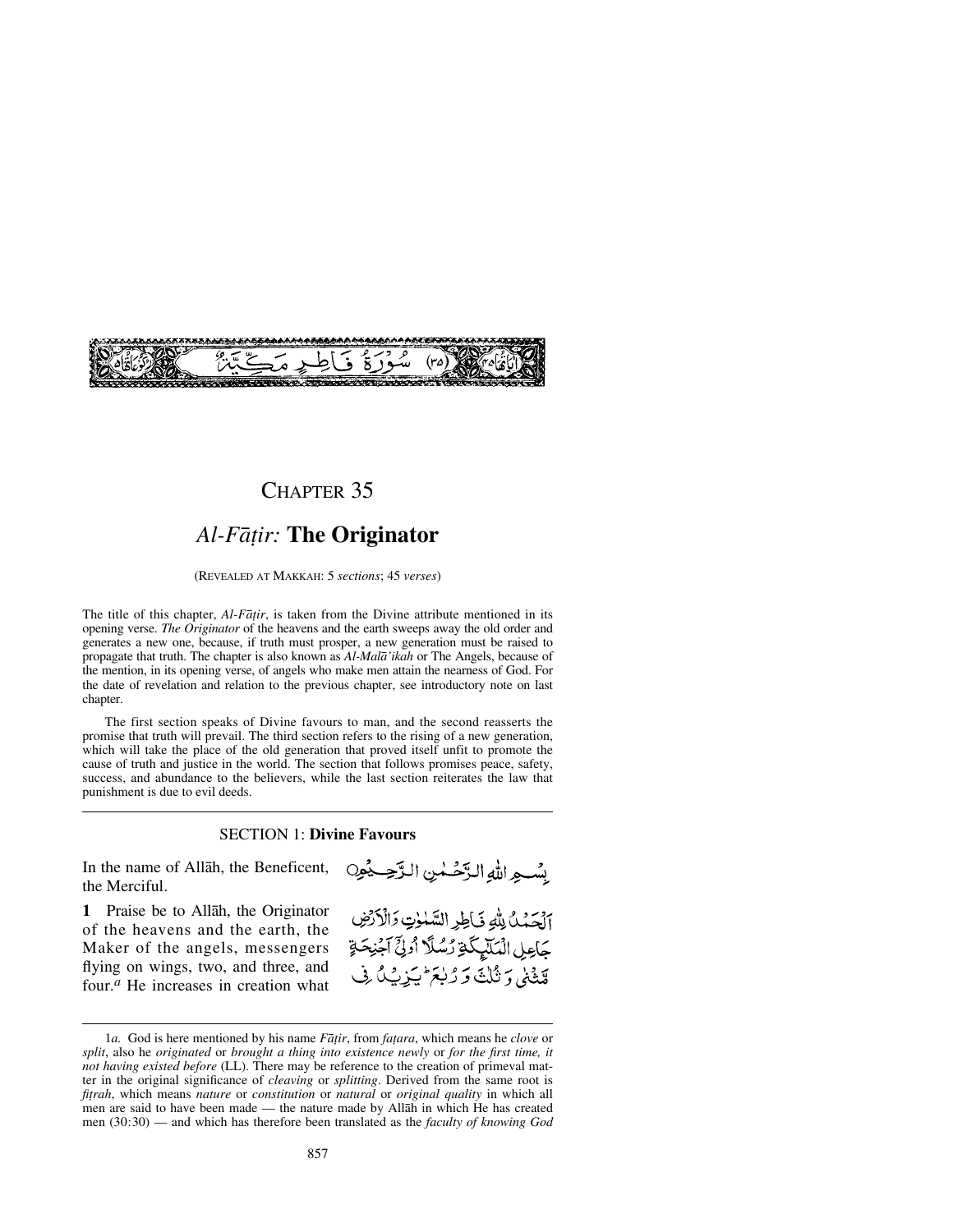**2** Whatever Allåh grants to men of (His) mercy, there is none to withhold it, and what He withholds, none can grant thereafter. And He is the Mighty, the Wise.

**3** O men, call to mind the favour of Allåh to you. Is there any Creator besides Allåh who provides for you from the heaven and the earth? There is no God but He. How are you then turned away?

**4** And if they reject thee — truly messengers before thee were rejected. And to Allåh are all affairs returned.

**5** O men, surely the promise of Allåh is true, so let not the life of this world deceive you. And let not the archdeceiver deceive you about Allåh.

**6** Surely the devil is your enemy, so take him for an enemy. He only invites his party to be companions of the burning Fire.

مَا يَفْتَحِ اللَّهُ لِلنَّاسِ صِنْ تَحْمَةٍ فَلَا مُهْسِكَ لَهَا َيَ مَا يُهْسِكَ تَلَامُّرْسِلَ لَهُ مِنْ بَعْدِةٍ وَهُوَ الْعَزِيْزُ الْجَلِيْدُنَ نَأَيُّهَا النَّاسُ اذْكُرُوْ إِنِعْمَتَ اللَّهِ عَلَيْكُمْ هَلْ مِنْ خَالِقٍ غَيْرُ اللهِ يَرْزُقُكُمُّ مِّنَ السَّيَآءِ دَ الْأَنْرَضِ ۖ لَاَ إِلٰهَ إِلَّا هُ دَدٌّ فَ<del>أَنَّى نُؤْفَكُ</del>وُنَ ۞

وَإِنْ يَتَكَذَّبُوْلَ فَقَدْ كُنَّابَتْ مُ سُلاً مِّنْ قَبْلِكَ وَإِلَى اللَّهِ تُزْجَعُ الْأُمُوْزُ @ نَأَنَّهَا النَّامِكِي إِنَّ دَءِيَ اللَّهِ حَقٌّ فَبِلَا تَغُوَّ تَكَكُّرُ الْحَيْدِةُ الدُّنْيَا تَفْرَكَ يَغُرَّ تَكُّرُ بالله الْغَيْرُدْسْ۞ انَّ الشَّبْطُنَ لَكُمْ عَلُوٌّ فَيَانَّخِيلُ دُوْ كَا عَدُوًّا ۖ إِنَّيْمَا بَدۡ عُوۡآ ۖ وَ بَهٗ لِمَكۡدُوۡنُوۡ ا مِنْ آصَٰحٰبِ السَّعِيْرِ ﴾

1*b.* The increase in creation may refer in a general sense to the new creation which is going on momentarily in this universe, or there may be a reference here to the increase in the number of the elect which was to be brought about through the Prophet. Or still again, the meaning may be that the power of angels is not limited to two, three or four wings, for there are angels of mighty power like Gabriel, who is spoken of as having six hundred wings.

*with which He has created mankind* (LL). So there may be reference to this *fitrah* in the use of the word *Fātir*, the *fitrah* or *nature of man* having a close relation with the *Fātir* or the Maker of that *fitrah*.

The representation of angels as possessing wings is met with in sacred history, but the *janå√* or *wing of an angel* by no means indicates the fore-limbs of a bird, which fit it for flight. It is a symbol of power enabling these immaterial beings to execute their functions, and in Arabic, the word *janå√* stands for *power*, as you say *huwa maq©∂© al-janå√* (lit., *he has the wing clipped*), meaning *he is one who lacks strength* or *power* or *ability*, or *he is impotent* (T, LL). Angels are here spoken of as having two, three or four wings. Is there a reference here to the *rak'ahs* of prayer which are two, three or four in number? The morning prayer consists of two *rak'ahs*, the *maghrib* of three and the two afternoon prayers, and the *'Ishå'* of four *rak'ahs*. In prayer man holds communion with God and is raised to spiritual eminence; he, as it were, flies to God, is on his wings, and the angels are the agents which make him fly to God, their wings thus standing for the *rak'ahs* of prayer.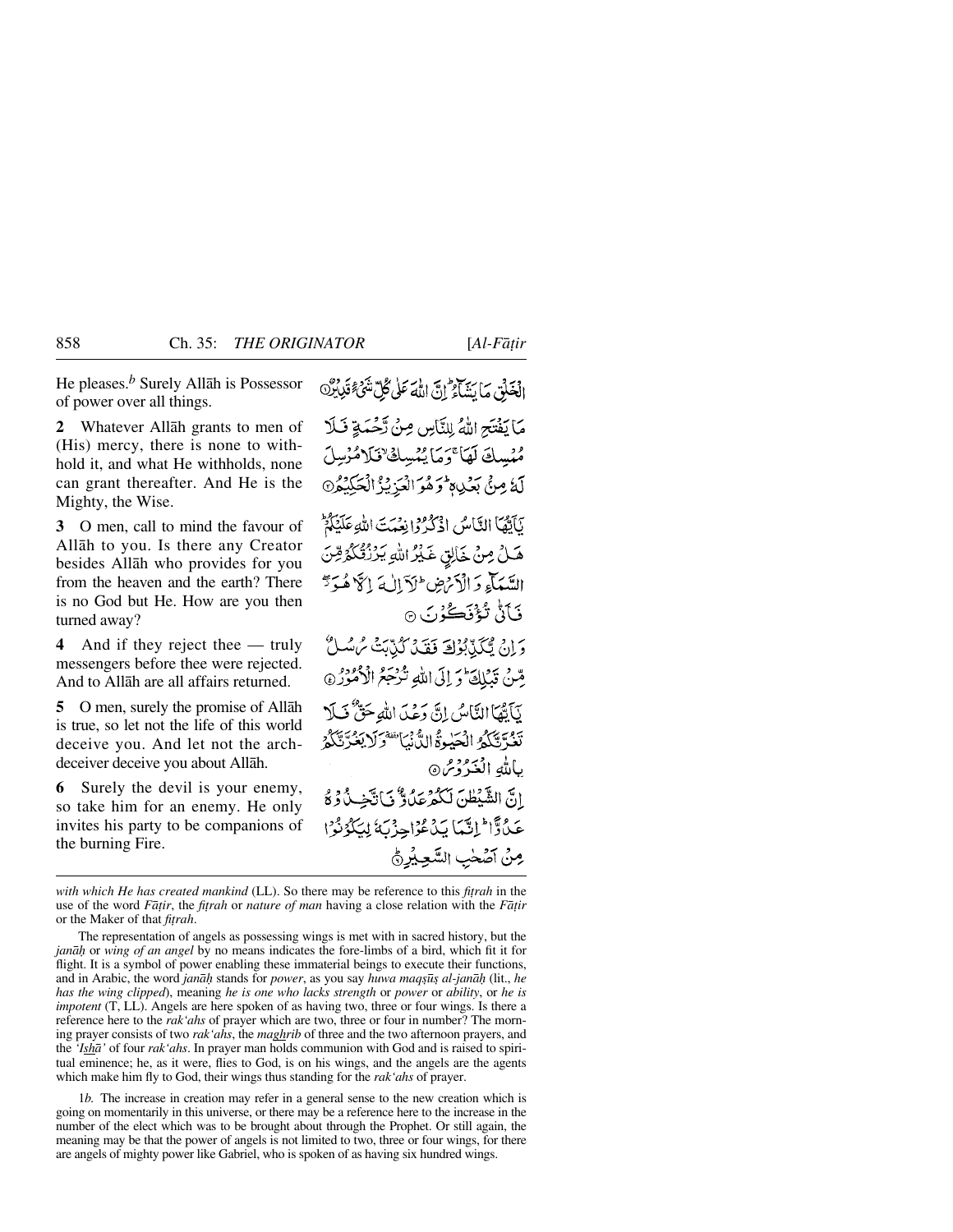**7** Those who disbelieve, for them is a severe chastisement. And those who believe and do good, for them is forgiveness and a great reward.

ٱلَّذِيۡنَ كَفَرُوۡالۡهُمۡمَ عَذَابٌ شَدِيۡكُمۡ مَّ وَالَّيْنِيْنَ اٰمَنُوۡٓا دَعَيْدِلُوۡا الصَّلِحْتِ لَّهُمُ مَّغْفِرَةٌ وَّ آَجُرُّ كَيِبِيْرُهُ

### SECTION 2: **Truth will prevail**

**8** Is he whose evil deed is made fair-seeming to him so that he considers it good? — Now surely Allåh leaves in error whom He pleases and guides aright whom He pleases, so let not thy soul waste in grief for them. Surely Allåh is Knower of what they do.

**9** And Allåh is He Who sends the winds, so they raise a cloud, then We drive it on to a dead land, and therewith give life to the earth after its death. Even so is the quickening.*<sup>a</sup>*

**10** Whoever desires might, then to Allåh belongs the might wholly. To Him do ascend the goodly words, and the goodly deed — He exalts it. And those who plan evil — for them is a severe chastisement. And their plan will perish.*<sup>a</sup>*

**11** And Allåh created you from dust, then from the life-germ, then He made you pairs. And no female bears, nor brings forth, except with His knowledge. And no one living long is granted a long life, nor is aught diminished of one's life, but it is all in a book. Surely this is easy to Allåh.*<sup>a</sup>*

آفَيْتِنْ زُيِّنَ لَهُ سُؤْءُ عَبَيْلِهِ فَيَرَاهُ حَسَنًا كَيَانَّ اللَّهَ يُضِلُّ مَنْ تَشَاءُ دَ يَهْيِدِيْ مَنْ تَتَتَلَّعُ تَحْيَلَا تَذْهَبُ نَفْسُكَ *ػ*ڷؽۿؽ۠ٙڔڂۜڛڒؾ لِّمَانَّ اللَّهَ عَلَيْهُ "بِمَا بر برود<br>پهنغون ۱۵

وَاللَّهُ الَّذِيحَ آرُسَلَ الْوِّيْحَ فَتَّذِيْرُ سَحَابًا نَسْقَنْهُ إِلَىٰ بَلَىٰ مَّتِيتٍ نَأْخُيَيْنَا بِهِ الْأَرْضَ بَعْدَ مَوْتِهَا لَكُنَاكَ النَّشُوْرُ 9

مَنْ كَانَ يُرِيْدُ الْعِزَّةَ فَبِلَّهِ الْعِزَّةُ جَبِيْعًا ۖ إِلَيْهِ يَصْعَدُ الْكَلِمُ الطَّيِّبُ وَالْعَمَلُ الصَّالِحُ يَرْفَعُهُ ۚ وَ الَّيْنِ يُنَ بر مورد السّياتِ لَهُ مِنْ مَنْ مَنْ وَمُوالِّهِ مِنْ مَنْ مَنْ مَنْ الْمَدْيَةِينَ رَمَكْزُ أُولَّيْكَ هُوَ يَـْٰبُوْشْ۞ دَ اللَّهُ خَلَقَكُمْ مِّنْ ثَرَابٍ تَكُرَّ مِنْ تّْطَفَةِ ثُعَّ جَعَلَكُمْ أَزْدَاهًا لَوَ مَا تَخْبِيلُ مِنْ

أَنْتَنِي وَلَا نَضَعُ إِلَّا بِعِلْهِ بِمَنْ وَمَا يُعَيَّدُ مِنْ مُّعَمَّرِ وَّ لَا يُنْقَصُ مِنْ عُمُرة اِلَّافِىُ كِتْبِيُّ إِنَّ ذٰٰلِكَ عَلَى اللَّهِ بَيِّدِ

9*a.* The quickening here is clearly the quickening to spiritual life.

<sup>10</sup>*a.* The ultimate triumph of truth and the destruction of falsehood could not be expressed in clearer words. Good words ascend to God, i.e., prosper and bear fruit, and good deeds are exalted, while the evil plans to destroy Truth perish.

<sup>11</sup>*a.* There is a hint that the seed of truth is sown and generates in a similar manner.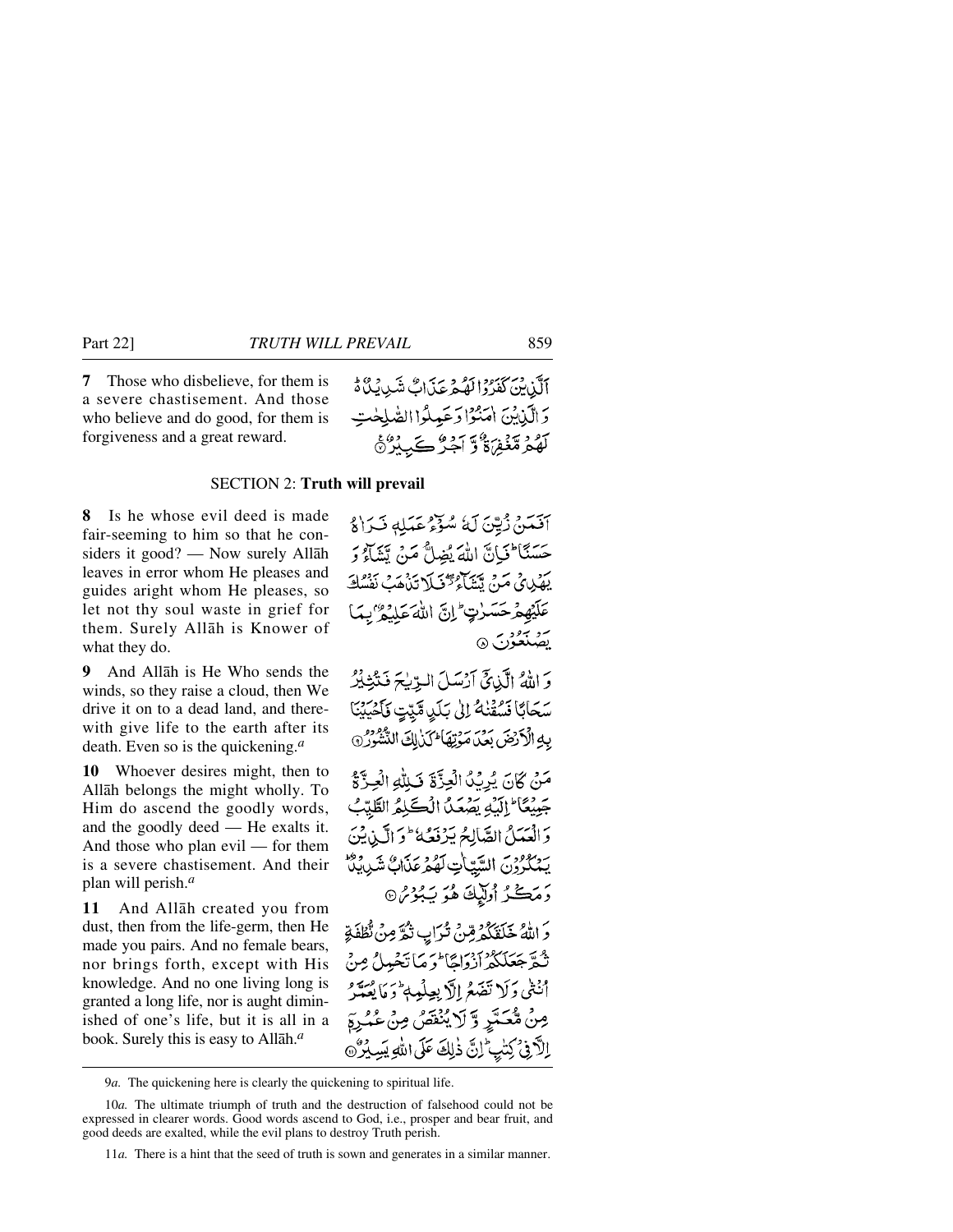**12** And the two seas are not alike: the one sweet, very sweet, pleasant to drink; and the other salt, bitter. Yet from both you eat fresh flesh and bring forth ornaments which you wear. And thou seest the ships cleave through it, that you may seek of His bounty and that you may give thanks.

**13** He causes the night to enter in upon the day, and causes the day to enter in upon the night, and He has made subservient the sun and the moon, each one moves to an appointed time. This is Allåh, your Lord; His is the kingdom. And those whom you call upon besides Him own not a straw.*<sup>a</sup>*

**14** If you call on them, they hear not your call; and if they heard, they could not answer you. And on the day of Resurrection they will deny your associating them (with Allåh). And none can inform thee like the All-Aware One.

وَمَا يَسْتَوِي الْبَحْرٰنِ تَهْلِدَاءَ فَيْ بِي فْبَرَاتٌ سَأَيْغٌ شَرَابُهُ وَهٰذَا مِلْعٌ أَجَاجٌ وَكِنَّ كُلِّ تَأْكُلُونَ لَحُسَنًا طَرِيَّا وَتَسْتَخْرِجُوْنَ حِلْيَةً تَلْبَسُوْنَهَا وَتَرَىٰ الْفُلُكَ فِيَٰدٍ مَرَاخِرَ لِتَبْتَحُوْا مِنْ فَضْلِهِ وَكَعَلَّكُمْ تَشْكُرُ فِنْ @ يُؤْلِجُ الَّذِلَ فِي النَّهَارِ وَيُؤْلِجُ النَّهَارَ فِى الَّيْلِ ۚ وَسَخَّرَ الشَّمْسَ وَالْقَسَرَةِ كُلِّ تَجْرِيُ لِأَجَرِ مُّسَمَّ ۚ ذٰلِكُمُ اللَّهُ دَيُّكُمْ لَمُهُ الْمُلْكُّ دَالَّيْنِينَ تَدْعُوْنَ مِنْ دُوْنِي مَا يَبْلَكُوْنَ مِنْ قِطْبِيْرِ ۞ ان تيد فروم (د تشيطوا دعام ديو سَمِعْوْا مَا اسْتَجَابُوْالِكُمْ وَيَوْمَ الْقِيْهَةِ بَكْعُدُونَ بِشِرْكِكُثْرُوْلَا يُنَبِّئُكَ مِثْلُ خَبِيْرِةً

### SECTION 3: **A New Generation will be raised**

**15** O men, it is you that have need of Allåh, and Allåh is the Self- Sufficient, the Praised One.

**16** If He please, He will remove you and bring a new creation.

**17** And this is not hard to Allåh.

**18** And no burdened soul can bear another's burden. And if one weighed down by a burden calls another to carry his load, naught of it will be carried, even though he be near of kin.

وَمَا ذٰلِكَ عَلَى اللَّهِ بِعَــزِيْـزِ @ وَ لَا تَبْدِعْ وَابِرْدَةٌ وَّنِهَ، أَخْرَى وَ إِنْ

تَيْنَ هُ مُثْقَلَةٌ ۚ إِنِّي حِمْلِهَا لَا يُحْمَلُ مِنْهُ يَهُمْ وَلَوْ كَانَ ذَا قُدْرُنَّ إِنَّمَا تُنْبِذِرْ

بَاَتُهَا النَّاسُ أَنْنُهُمْ إِنْفُقَهَاءُ إِلَى اللَّهِ ۚ

ؚٳڹٛؾٞؿٲؽؙڹٛڡ*ۣڹٛڴۮۣۯ*ؘۑٲؾۥۣڂڷڗڿڮۑؽڸ<sup>ۜ۞</sup>

وَ اللَّهُ هُوَ الْغَنِيُّ الْحَبِيبُ كَ١

#### 13*a*. The Arabic word *qitmīr* stands for the white point in the back of a date-stone.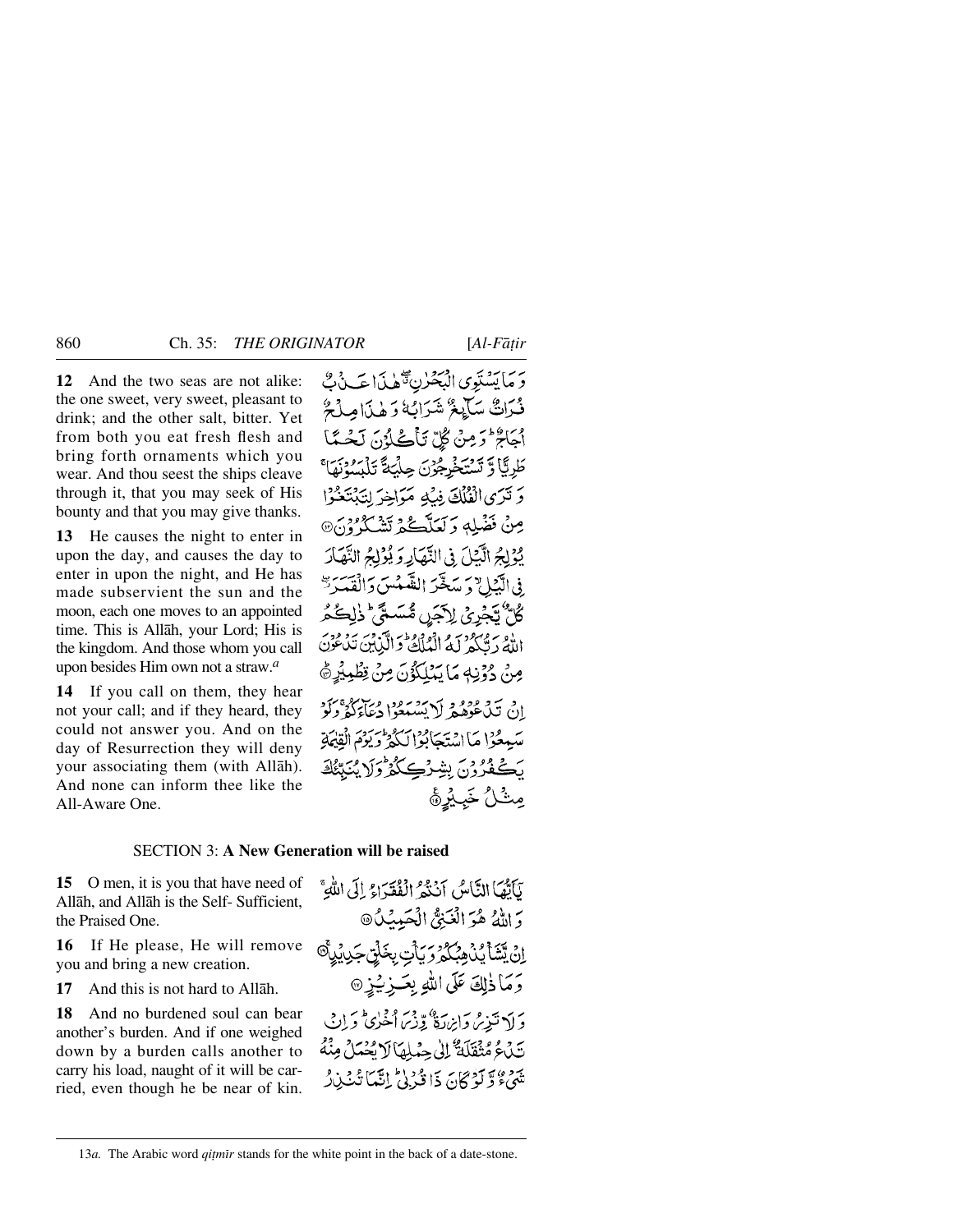Thou warnest only those who fear their Lord in secret and keep up prayer. And whoever purifies himself, purifies himself only for his own good. And to Allåh is the eventual coming.

**19** And the blind and the seeing are not alike,

**20** Nor the darkness and the light,

**21** Nor the shade and the heat.

**22** Neither are the living and the dead alike. Surely Allåh makes whom He pleases hear, and thou canst not make those hear who are in the graves.*<sup>a</sup>*

**23** Thou art naught but a warner.

**24** Surely We have sent thee with the Truth as a bearer of good news and a warner. And there is not a people but a warner has gone among them.*<sup>a</sup>*

**25** And if they reject thee, those before them also rejected — their messengers came to them with clear arguments, and with scriptures, and with the illuminating Book.*<sup>a</sup>*

**26** Then I seized those who disbelieved, so how (terrible) was My disapproval!

اتن بن يَخْشَوْنَ رَبُّوْمُ بِالْغَيْبِ وَأَقَامُوا الصَّلْوَةَ ۖ وَ مَنْ تَزَكُّ فَإِنَّمَا بَبَ تَزَكُّ لِلْنَفْسِهِ وَلِلِّي اللَّهِ الْكَصِيْلُ رَمَا يَسۡنَوۡيَ الۡاَعۡلَٰیُ وَ الۡبَصَلِرُ ﴾ وَلَا الطُّلُمْتُ وَلَا النُّؤُمُّ ﴾ وَلَا الظَّلِّ وَلَا الْحَدُّوْمُ® وَمَا يَسْتَوِي الْأَحْيَاءُ وَلَاالْأَهْوَاتُ ۖ إِنَّ اللَّهَ يُسْبِعِرُ مَنْ تَتَنَاءُ ۚ دَمَآاَنۡتَ بِمُسْمِعٍ مِّنْ فِي الْقُبُوْيِنِ انْ آنْتَ الكَّ نَبْ يُرُّ إِيَّآ أَرْسَلْنَكَ بِالْجَقِّ بَشِيْرًا وَّ نَبِيْرًا وَإِنْ مِّنُ أَمَّةٍ إِلاَّ خَلَا فِيهَا نَذِيْرٌ تِهِ إِنْ يَتَكَذَّبُونِكَ فَقَدْرَ كَنَّاكَ الْذَيْنَ مِنْ ة لِهِ دِءِ بِرَ دِهِ وَ وَ مُرْمَّدٍ بِالْبَيِّنٰتِ وَ بِالزَّبِّرِ وَبِالْڪِتٰبِ الْمُنِيْدِ۞ تُعَرَّ أَخَذْتُ الَّذِينَ كَفَدُوْا فَبَكِنْفَ گانَ نَڪِيْرِ۞

25*a.* See 3:184*a*.

<sup>22</sup>*a.* Note how spiritual truths are conveyed in words relating to physical life. *Those in the graves* are the very men who were actively engaged in opposition to the Prophet. The seeing are those who have their eyes opened spiritually, the light is the spiritual light, the living are those alive in spirit, and so on.

<sup>24</sup>*a.* This broad doctrine that a prophet was raised among every nation is taught repeatedly in the Qur'ån, and, curiously enough, it is met with in the earlier revelation at Makkah as well as the later revelation at Madinah. This great truth, which had remained hidden for thousands of years from the wisest men of the world, had shone upon the mind of an unlearned Arabian, who did not even know what nations then existed and what scriptures they possessed. This broad doctrine alone could form the basis of the universality of a Divine message to the whole of mankind. Only he who had the breadth of mind to recognize truth in all could unite all men.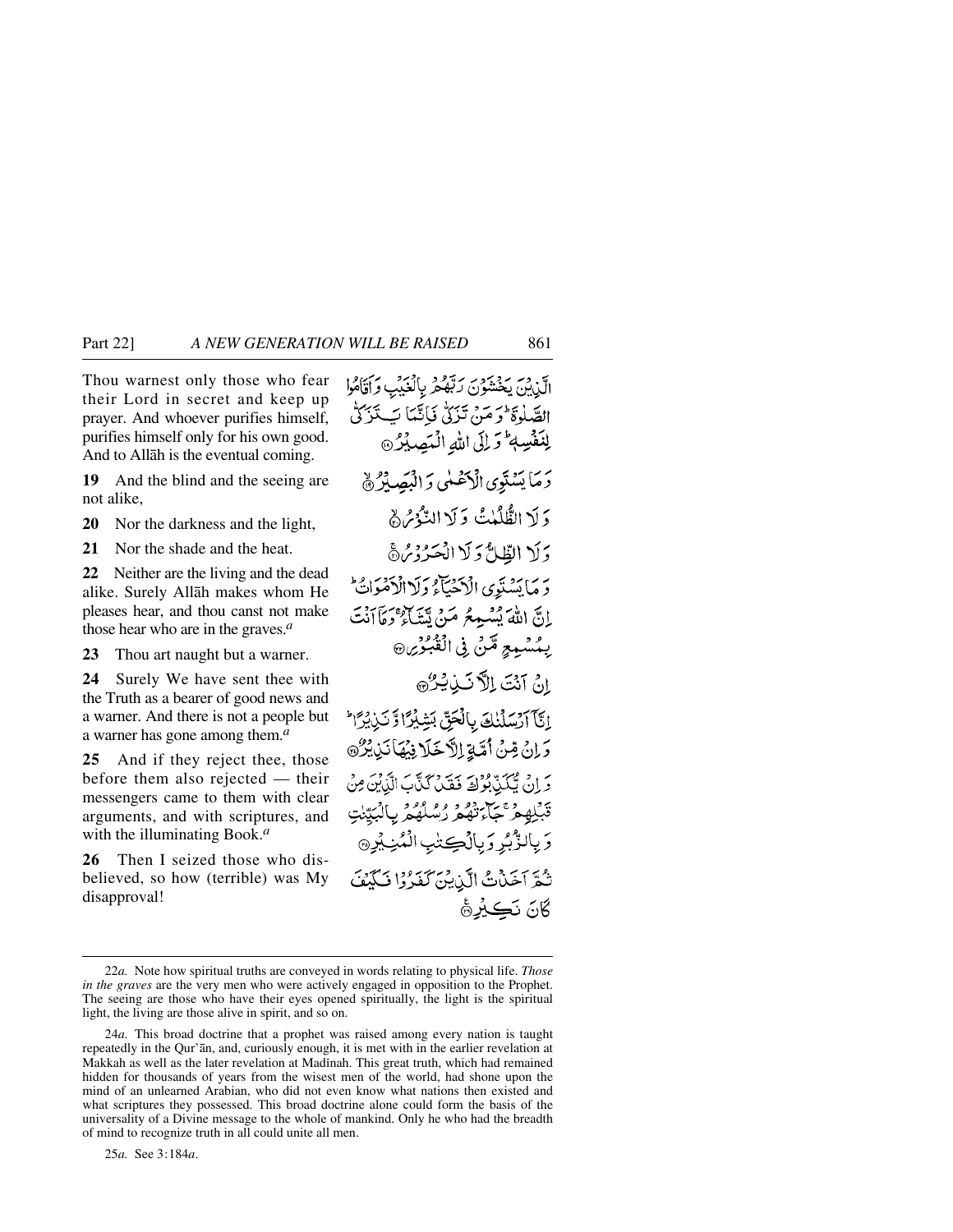## SECTION 4: **The Elect**

**27** Seest thou not that Allåh sends down water from the clouds, then We bring forth therewith fruits of various hues? And in the mountains are streaks, white and red, of various hues and (others) intensely black.

**28** And of men and beasts and cattle there are various colours likewise. Those of His servants only who are possessed of knowledge fear Allåh. Surely Allåh is Mighty, Forgiving.

**29** Surely those who recite the Book of Allåh and keep up prayer and spend out of what We have given them, secretly and openly, hope for a gain which perishes not*<sup>a</sup>* —

**30** That He may pay them back fully their rewards and give them more out of His grace. Surely He is Forgiving, Multiplier of reward.

**31** And that which We have revealed to thee of the Book, that is the truth, verifying that which is before it.*<sup>a</sup>* Surely Allåh is Aware, Seer of His servants.

**32** Then We have given the Book as inheritance to those whom We have chosen from among Our servants: so of them is he who wrongs himself, and of them is he who takes a middle course, and of them is he who is foreأَلَيْهِ نَهْرَ أَنَّ اللَّهَ أَنْزَلَ مِنَ السَّعَاءِ مَاءً فَكَخْرَجْنَا بِهِ ثَمَرْتِ مُّخْتَلِفًا ٱلْوَانْهَا ۚ وَمِنَ الْجِبَالِ جُدَنَّهُ، وهِ، وَحَمْدٌ مُّخْتَلِفٌ آلْوَانُهَا وَغَرَابِيْبُ سُوْدٌ @

دَ مِنَ النَّامِينِ وَ الدَّدْاتِ دَ الْ(نَعْسَامِر مُخْتَلِفٌ آلُوَانُهُ كَذٰلِكَ ۚ إِنَّمَا يَخۡشَى اللهَ صِنْ حِيَادِهِ الْعُلَيْةُ الْإِنَّ اللَّهَ عَزِيْزٌ غَفُرْسٌ

انَّ الَّيْنِ بِنَ يَشْكُوْنَ كِتْبَ اللَّهِ وَآقَامُوا الصَّلَوةَ وَ ٱنْفَعْنُوْا مِيَّا رَبِّهُ ۚ وَلَا وَقُنْفُهُ مِيدًّا وَّ عَلَانِيَّةَ يَرْجُونَ تِجَارَةً لَّنْ تَبُوْسَ ﴾

ن سرور وودس و سربر وسره د قبر قبر<br>لِيُوفِيهِمْ اجْوَيْهُمْ وَيَيْزِيْبَاهُمْ قِبْرِقِي فَضَلَّهُ إِنَّ مَا غَفُوْمٌ مِنْهَكُومٌ ۞

وَ الَّذِيقَ أَوْجَبُنَكَّ إِلَيْكَ مِنَ الْكِتْبِ هُوَ الْحَقُّ مُصَدِّقَالِّهَا بَيْنَ يَدَيْكِ ۚ إِنَّ اللَّهَ بِعِبَادِهِ لَخَبِيْرٌ بَصِيْرٌ ۞

نَّهُمَّ آدْسَ ثَمَّا الْكِتْبَ الَّذِينَ اضْطَفَيْنَا مِنْ عِبَادِنَا ۚ فَبِمْنُهُمۡ ظَالِمُ لِّنَفۡسٍ دَ مِنْهُدُهُ مُنْقُّنَصِيلٌ وَمِنْهُمْ سَابِقٌ بِالْ

<sup>29</sup>*a. Tijårah* literally signifies *a buying and selling for gain*, hence I render the word here as meaning *gain*.

<sup>31</sup>*a.* Note that as the Holy Qur'ån recognizes that prophets were raised in every nation, so it claims that previous revelation contains prophecies which have been fulfilled in the advent of the Holy Prophet. This is an early Makkan revelation.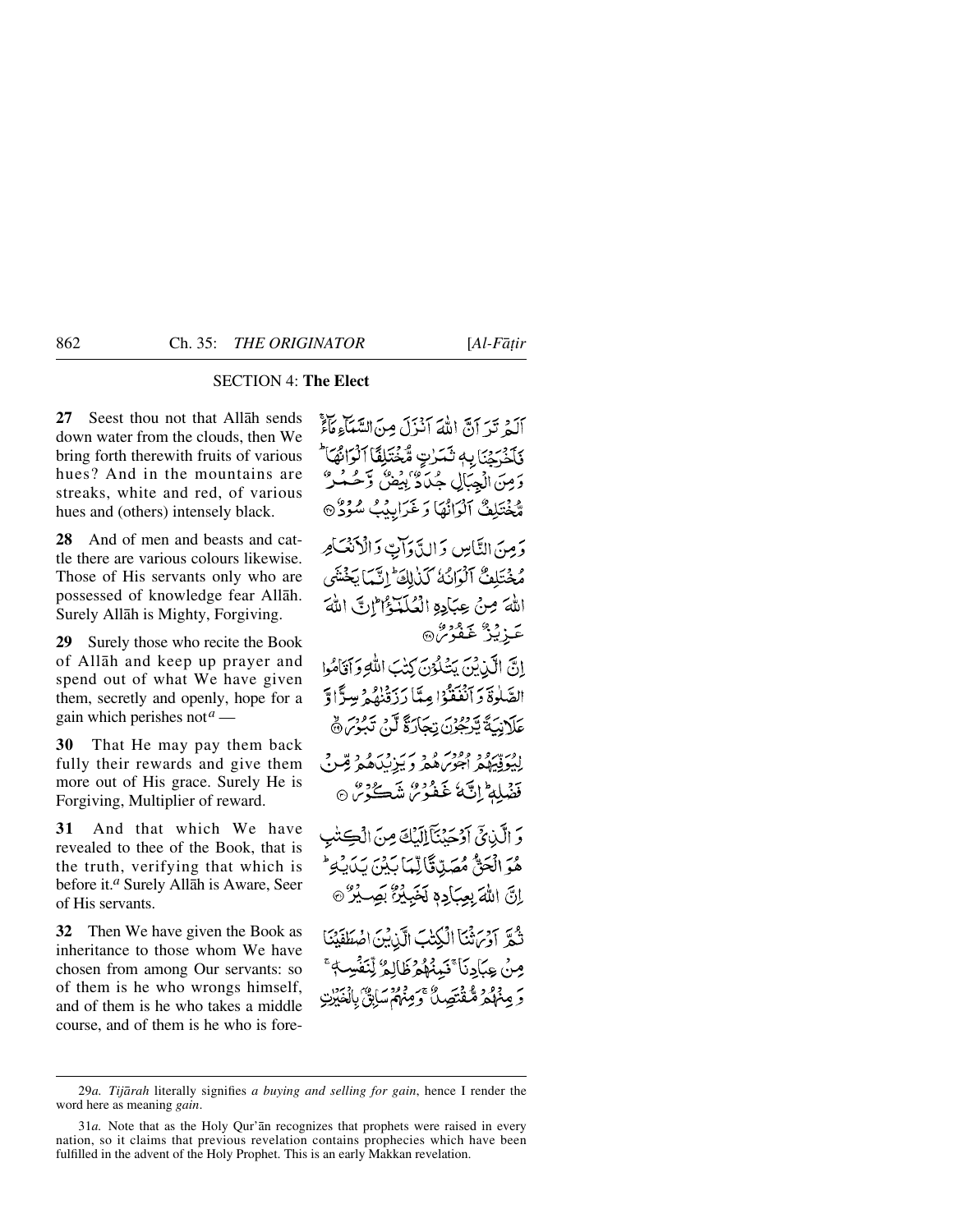most in deeds of goodness by Allåh's permission.*<sup>a</sup>* That is the great grace,

**33** Gardens of perpetuity, which they enter — they are made to wear therein bracelets of gold and pearls, and their dress therein is silk.*<sup>a</sup>*

**34** And they say: Praise be to Allåh, Who has removed grief from us! Surely our Lord is Forgiving, Multiplier of reward,*<sup>a</sup>*

**35** Who out of His grace has made us alight in a house abiding forever; therein toil touches us not nor does fatigue afflict us therein.*<sup>a</sup>*

**36** And those who disbelieve, for them is Fire of hell; it is not finished with them so that they should die, nor is chastisement thereof lightened to them. Thus We deal retribution on every ungrateful one.

**37** And therein they cry for succour: Our Lord, take us out! we will do good deeds other than those which بِإِذْنِ اللَّهِ ۚ ذٰلِكَ هُوَ الْفَضْلُ الْكَبِيْرُ ﴾

جَنّْتُ عَدُنٍ يَّدُخُّلُونَهَا يُحَلَّوُنَ فِيُهَا مِنْ آسَامِ مِنْ ذَهَبِ وَّلُؤُلُؤُا رَّلِبَاسُهُمْ فِيْهَاحَرِيْرُ® وَ قَالُوا الْحَمْلُ لِلَّهِ الَّذِيخَ أَذْهَبَ عَنَّا الْمَحَزَنَ إِنَّ رَبَّيْنَا لَعَفُوْسُ شَڪُوبُنَ ۞ الَّذِيحَ آحَلَّنَا دَارَ الْمُقَامَةِ مِنْ فَضْا لَا يَعَيِّيُّنَا فِيْهَا نَصَبُّ وَّلَا يَعَيّْدَيَا فِيْهَا كُغْزَبٌ ۞ وَ الَّيْابِينَ كَفَرُوا لَهُ بِهِ نَاسُ جَهَنَّقَهَّ لَا يُقْضَى عَلَيْهِمْ فَيَتَّدُّرْنَوْا وَلَا يُخَفَّفُ تَّنْهُمْ مِّنْ عَذَابِهَا ۖ كَيْنَ لِكَ نَجْزِيُ ڪُلَّ کَفُرُيُ ۞ بِرُ وَيَهْطُرِخُونَ فِيهَا ۚ رَبَّنَآ آخَرِجْنَا نَعْمَلْ صَالِحًا غَيْرَ الَّذِيْ كُنَّا نَعْمَلْ

33*a.* The promise refers to this life as well as to the next. See 22:23*a*, where it is shown that the Caliph 'Umar made Suråqah wear Kisrå's bracelets of gold.

34*a.* Here is drawn a true picture of paradise: *Who has removed grief from us*. This shows that freedom from grief and anxiety is the real bliss of paradise. The repeated promise to the righteous, that they shall have no fear nor shall they grieve, expresses the same truth, and shows that paradise begins in this life.

35*a.* Note this further description of a spiritual paradise: *where toil and fatigue no more afflict a man*. It is all peace and satisfaction and the highest bliss.

<sup>32</sup>*a.* After speaking of the revelation of the Qur'ån to the Prophet, we are told that the Holy Book was now being given as an inheritance to a *chosen* people, i.e., the Muslim community, who are chosen to carry this great message to the whole world. But the chosen people are not all alike. Among the elect are some people who wrong themselves — they do not fulfil Divine commandments. There are others among them who follow a middle course; they are not wrongdoers but they are not very active in the doing of good. There are others still, who are foremost in the doing of good, who are elsewhere called *muqarrab∂n* (56:11), those who have attained to nearness to God. It is thus made clear that when a community is spoken of as being *a chosen community*, all members of it are not alike. It is chosen because of those who are foremost in the doing of good, whose example the others should try to follow.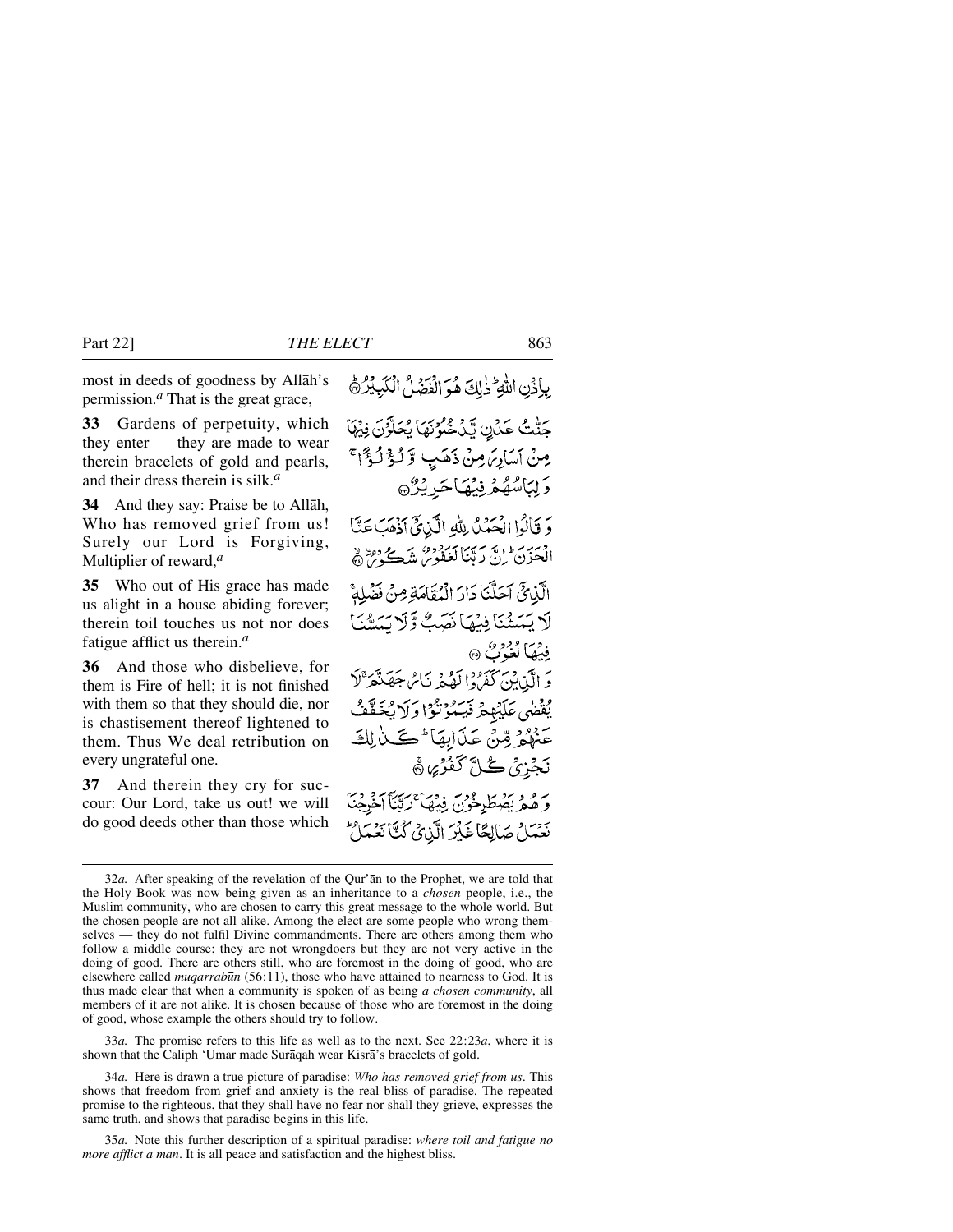we used to do! Did We not give you a life long enough, for him to be mindful who would mind? And there came to you the warner. So taste; because for the iniquitous there is no helper.

## SECTION 5: **Punishment due to Evil Deeds**

**38** Surely Allåh is the Knower of the unseen in the heavens and the earth. Surely He is Knower of what is in the hearts.

**39** He it is Who made you successors in the earth. So whoever disbelieves, his disbelief is against himself. And their disbelief increases the disbelievers with their Lord in naught but hatred; and their disbelief increases the disbelievers in naught but loss.

**40** Say: Have you seen your associates which you call upon besides Allåh? Show me what they have created of the earth! Or have they any share in the heavens? Or, have We given them a Book so that they follow a clear argument thereof? Nay, the wrongdoers hold out promises one to another only to deceive.

**41** Surely Allåh upholds the heavens and the earth lest they come to naught. And if they come to naught, none can uphold them after Him. Surely He is ever Forebearing, Forgiving.

**42** And they swore by Allåh, their strongest oaths, that, if a warner came to them, they would be better guided than any of the nations. But when a warner came to them, it increased them in naught but aversion,*<sup>a</sup>*

هُوَ الَّذِيْ جَعَلَكُمْ خَلَيْفَ فِي الْأَرْضِ بَهِ بِهِ بِهِ بِهَدْ بِكَافِرٍ وَمَنْ أَوْلَا يَزِيْدُ الْكَفِرِيْنَ كَفَرُهُمْ عِنْدَ رَبِّهِمْ اِلْأَمَقَتَا ۚ وَلَا يَزِيْدُ الْكَفِينَ كُفُرُهُمُ الْأَخَسَارَانَ

دى مەرروپود شوڭانىڭ تېرىكى تېرىدى.<br>قال اروپىغو شىر كانزگورالدىن تېگىنى مِنْ دُونِ اللَّهِ آرُونِيٌّ مَاذَاخَلَقَوْامِنَ الْأَسْرَضِ آمْرِ لَهُمْ شِرْكٌ فِي السَّمْوٰتِ أَمْرِ اٰتِيۡنَٰهُمۡ كِنۡبَآ فَهُمۡمَ عَلَىٰ بَيِّنَتٍ مِّنۡهُمْ ۚ بَلْ إِنْ يَعِيدُ الظُّلِمُوْنَ بِعَضْهُمْ بِعِضًا الكاث مح فتح إن

إِنَّ اللَّهَ يُهْيِسِكُ السَّنْوٰتِ وَالْأَرْضَ انْ تَزْوُلَاةً وَلَيِنْ مَالَّتَآلِنْ آمْسَكَهُمَا مِنْ آحَدٍ مِّنْ بَعْدِهِ إِنَّهَ كَانَ جَلِيْبِنَا غَفْرُدًا ۞

بر بردير ود بالله جَهْدَ انبِدَانِهِ مْرِكَبِينْ جَآءَهُمْ نَڊْ بِنْ تَسَكُوْنُنَّ آهَدُى مِنْ إحْيَاي الْأُمَيِّعِ فَلَمَّا جَآءَهُمْ نَذِيْنٌ وَّ) ذَادَهُمْ إِلاَّ نُفُدُّ مِنَاهُ



<sup>42</sup>*a.* There were Jews and Christians in Arabia who were as corrupt as the idolaters